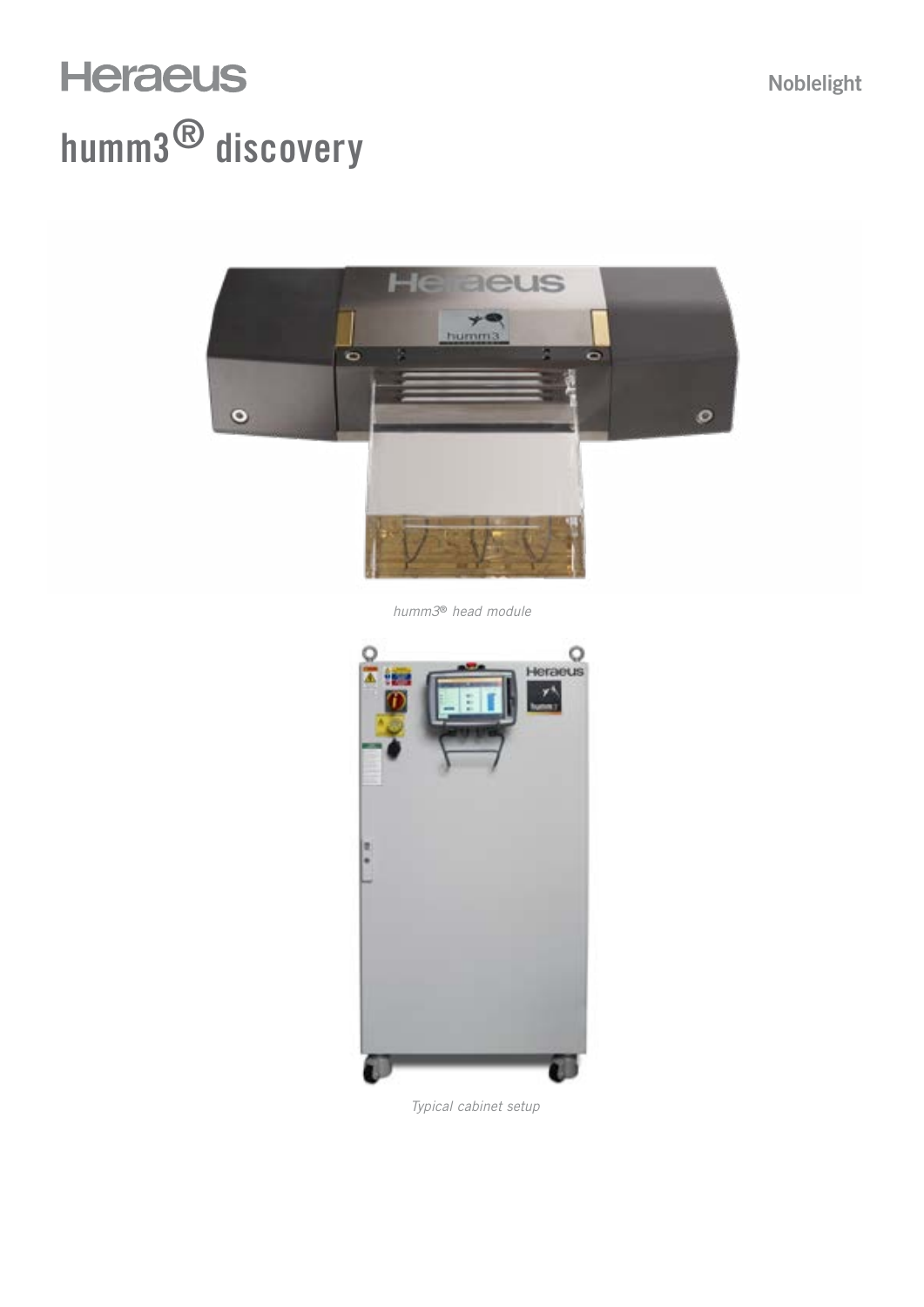1.1 Characteristics Dimensions 1500 x 800 x 500 mm (HxWxD) Weight 165kg Degree of protection and the control of the control of the control of the control of the control of the control of the control of the control of the control of the control of the control of the control of the control of th Cooling method **Air-cooled** Ambient temperature 0-35°C Control interfaces HMI and optical unit 1.2 Power output Rated output power and the control of the control of the control of the control of the control of the control of the control of the control of the control of the control of the control of the control of the control of the 1.3 Input requirements Power: Rated input voltage 3~ 400 V ±10 %, 3P+E, 50 Hz (Other supplies on request) Maximum input power 20kVA External fuse protection 400V (32A) External connection cable 10m Harting to flying leads (12 core) Control: Start and stop 24Vdc Speed control 4-20mA or 0-10V Additional communication protocols and a series of the extension of the extension of the Profinet, Modbus Remote access **Ethernet/mobile data through additional unit** Remote access **Ethernet/mobile data through additional unit** Safety: E-Stop Located on the front door and remote HMI plus customer integration Interlock Customer integration 2.1 Characteristics Dimensions 775 x 510 x 850 (LxWxH) Weight 125kg Cooling capacity 6kW water flow the contract of the contract of the contract of the contract of the contract of the contract of the contract of the contract of the contract of the contract of the contract of the contract of the contract of the Tank capacity and the state of the state of the state of the state of the state of the state of the state of the state of the state of the state of the state of the state of the state of the state of the state of the state Noise 68dB - Channel Communication of the Channel Communication of the Channel Communication of the Channel Co Conductance value < 5µS/cm Other features **Non-return, solenoid value** Non-return, solenoid value Consumables Inline DR cartridge and particulate features 2.2 Requirements Water quality De-ionised water Water connection **Dry disconnection** Dry disconnection flow and return to optical module Control 'plug and play' power and data connections 2. Water chiller 1. Power supply

Ambient temperature 10-35°C. Direct sun radiation and rapid temperature changes are to be avoided. Good room illumination is recommended.

| 3. System                       |                       |
|---------------------------------|-----------------------|
| 3.1 Environmental data          |                       |
| System heat dissipation         | ca. 5kW               |
| Noise level, without processing | 68 dBA at 1m distance |
| Electromagnetic compatibility   | EN 6100               |
| .                               |                       |

## 3.2 Artificial Optical Radiation

This equipment is an intense source of radiation. Operators should take the appropriate eye and skin protection in accordance with EN 62471:2008 and/or Machinery Directive 2006/42/EC and/or any local directives that could apply.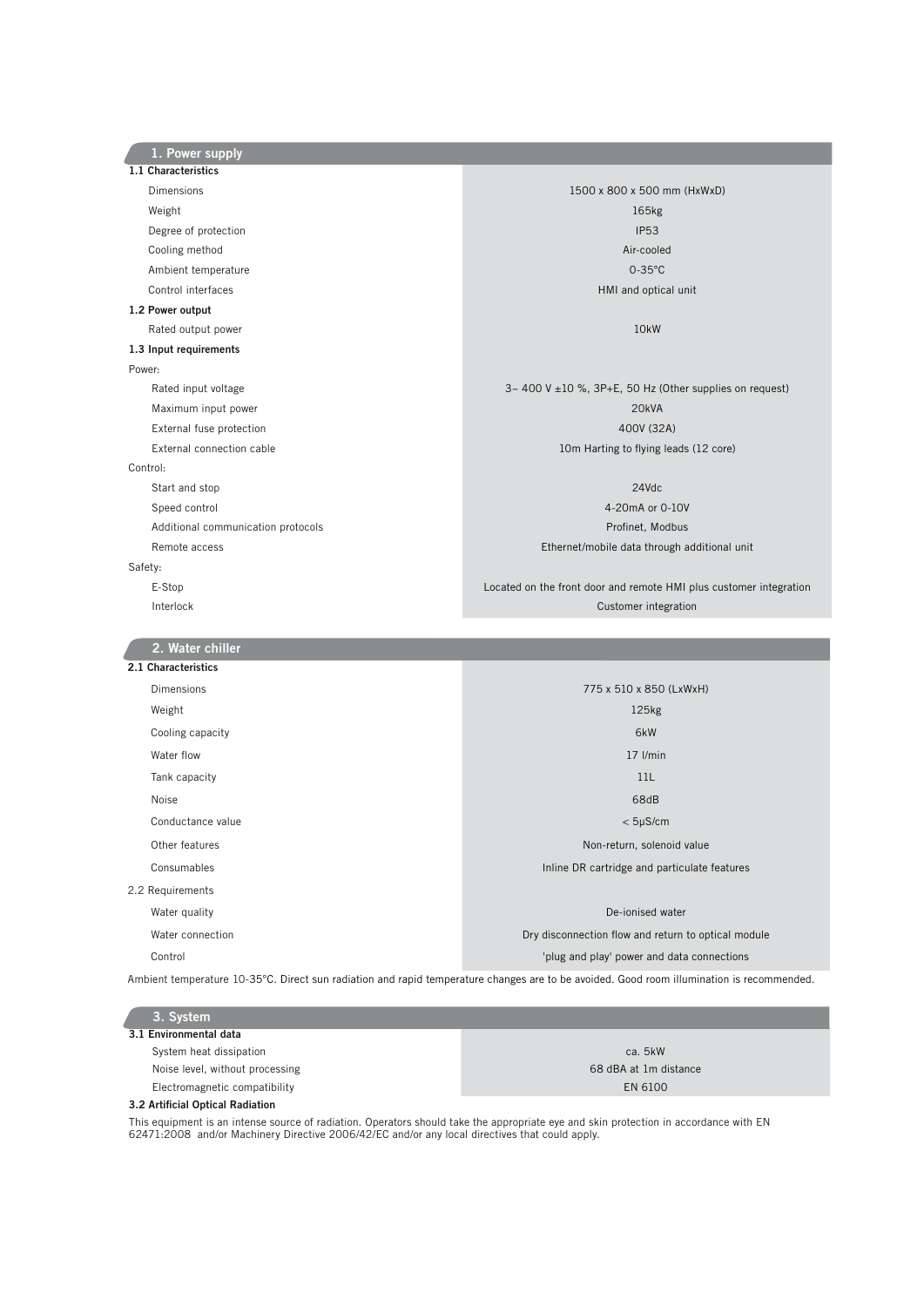

**43**